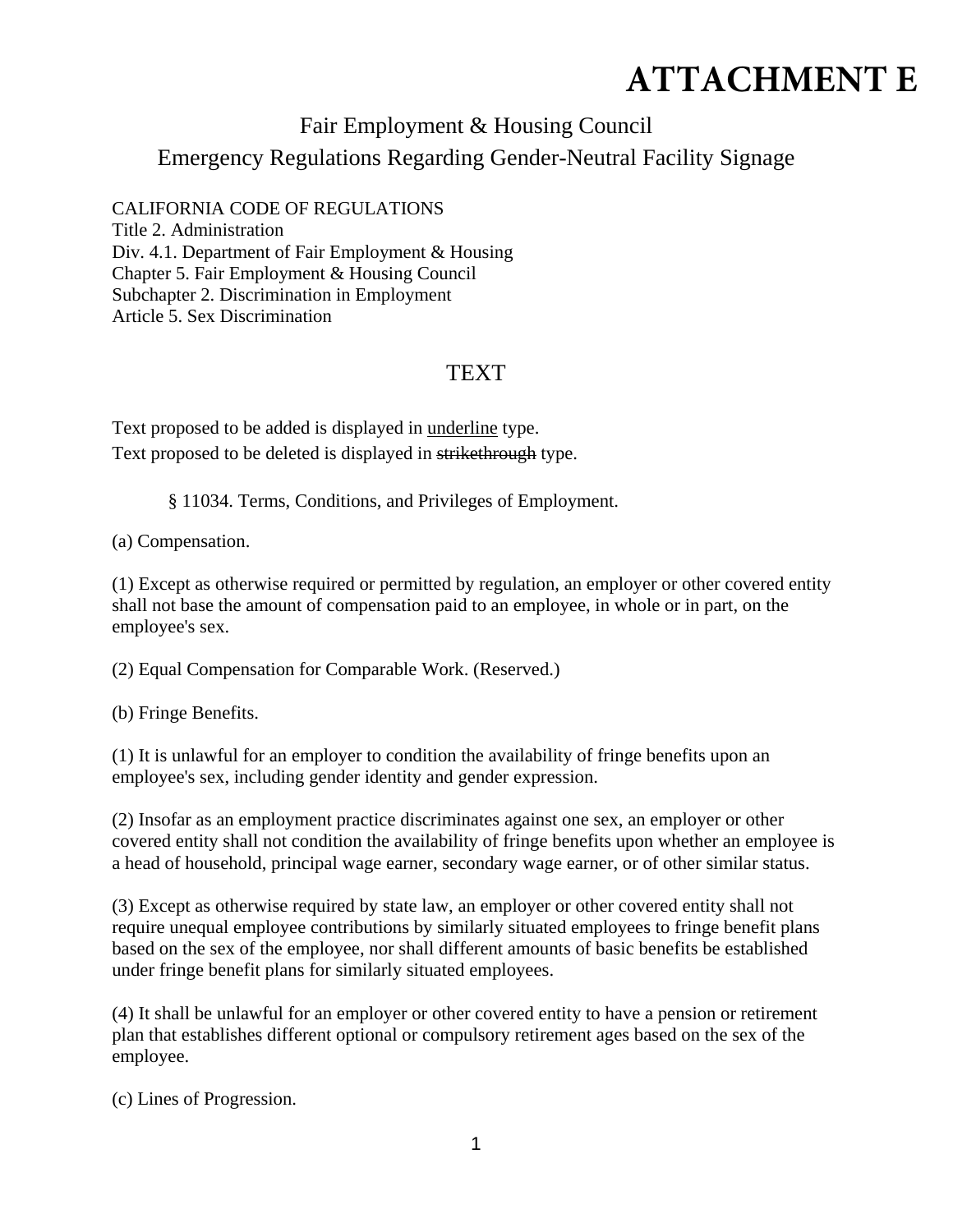(1) It is unlawful for an employer or other covered entity to designate a job exclusively for one sex or to maintain separate lines of progression or separate seniority lists based on sex unless it is justified by a permissible defense. For example, a line of progression or seniority system is unlawful that:

(A) Prohibits an individual from applying for a job labeled "male" or "female," or for a job in a "male" or "female" line of progression; or

(B) Prohibits an employee scheduled for layoff from displacing a less senior employee on a "male" or "female" seniority list.

(2) An employer or other covered entity shall provide equal opportunities to all employees for upward mobility, promotion, and entrance into all jobs for which they are qualified. However, nothing herein shall prevent an employer or other covered entity from implementing mobility programs to accelerate the promotion of underrepresented groups.

(d) Dangers to Health, Safety, or Reproductive Functions.

(1) If working conditions pose a greater danger to the health, safety, or reproductive functions of applicants or employees of one sex than to individuals of another sex working under the same conditions, the employer or other covered entity shall make reasonable accommodation to:

(A) Alter the working conditions so as to eliminate the greater danger, unless it can be demonstrated that the modification would impose an undue hardship on the employer. Alteration of working conditions includes, but is not limited to, acquisition or modification of equipment or devices and extension of training or education; or

(B) Upon the request of an employee of the more endangered sex, transfer the employee to a less hazardous or strenuous position for the duration of the greater danger, unless it can be demonstrated that the transfer would impose an undue hardship on the employer.

(2) An employer or other covered entity may require an applicant or employee to provide a physician's certification that the individual is endangered by the working conditions.

(3) The existence of a greater risk for employees of one sex than another sex shall not justify a BFOQ defense.

(4) An employer may not discriminate against members based on sex because of the prospective application of this subsection.

(5) With regard to protections due on account of pregnancy, childbirth, or related medical conditions, see section 11035.

(6) Nothing in this subsection shall be construed to limit the rights or obligations set forth in Labor Code section 6300 et seq.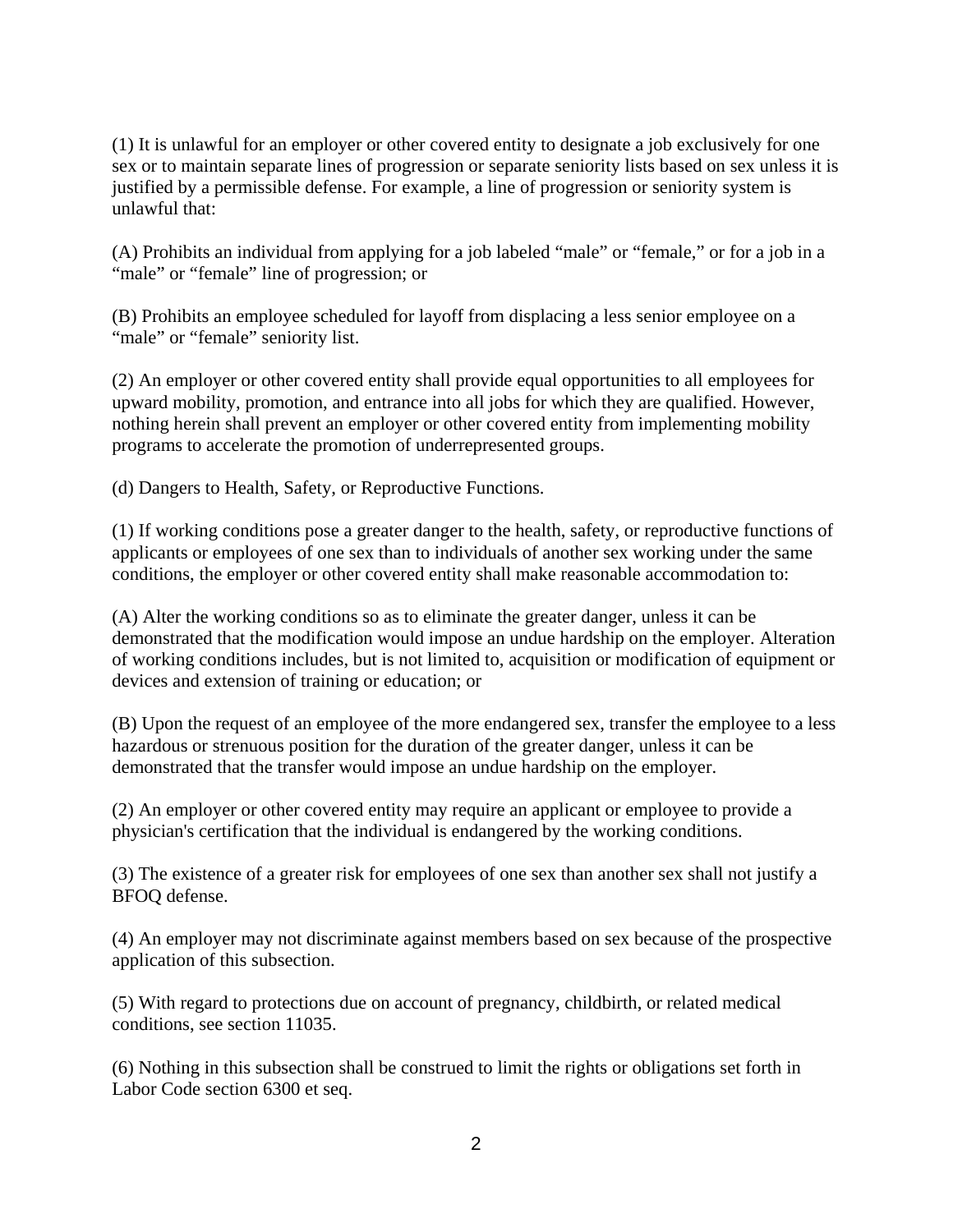(e) Working Conditions.

(1) Where rest periods are provided, equal rest periods must be provided to employees without regard to the sex of the employee.

(2) Equal access to comparable, safe, and adequate facilities shall be provided to employees without regard to the sex of the employee. This requirement shall not be used to justify any discriminatory employment decision.

(A) Employers shall permit employees to use facilities that correspond to the employee's gender identity or gender expression, regardless of the employee's assigned sex at birth.

(B) Employers and other covered entities with single-occupancy facilities under their control shall use gender-neutral signage for those facilities, such as "Restroom," "Unisex," "Gender Neutral," "All Gender Restroom," etc. This subsection does not apply to nonwater carriage disposal facilities in those workplaces covered by California Code of Regulations, title 8, sections 1526 (construction), 3364 (general industry), 3457 (agricultural operations), and 5192 (hazardous waste operations and emergency response). However, subsection (e)(2)(A) of this section applies to such employers.

(C) To respect the privacy interests of all employees, employers shall provide feasible alternatives such as locking toilet stalls, staggered schedules for showering, shower curtains, or other feasible methods of ensuring privacy. However, an employer or other covered entity may not require an employee to use a particular facility.

(D) Employees shall not be required to undergo, or provide proof of, any medical treatment or procedure, or provide any identity document, to use facilities designated for use by a particular gender.

 $(E)$  Notwithstanding subsection (i)(1)(B) of this section, nothing shall preclude an employer from making a reasonable and confidential inquiry of an employee for the sole purpose of ensuring access to comparable, safe, and adequate multi-user facilities.

(3) Support services and facilities, such as clerical assistance and office space, shall be provided to employees without regard to the employee's sex.

(4) Job duties shall not be assigned according to sex stereotypes.

(5) It is unlawful for an employer or other covered entity to refuse to hire, employ or promote, or to transfer, discharge, dismiss, reduce, suspend, or demote an individual on the grounds that the individual is not sterilized or refuses to undergo sterilization.

(6) It shall be lawful for an employer or labor organization to provide or make financial provision for childcare services of a custodial nature for its employees or members who are responsible for the care of their minor children.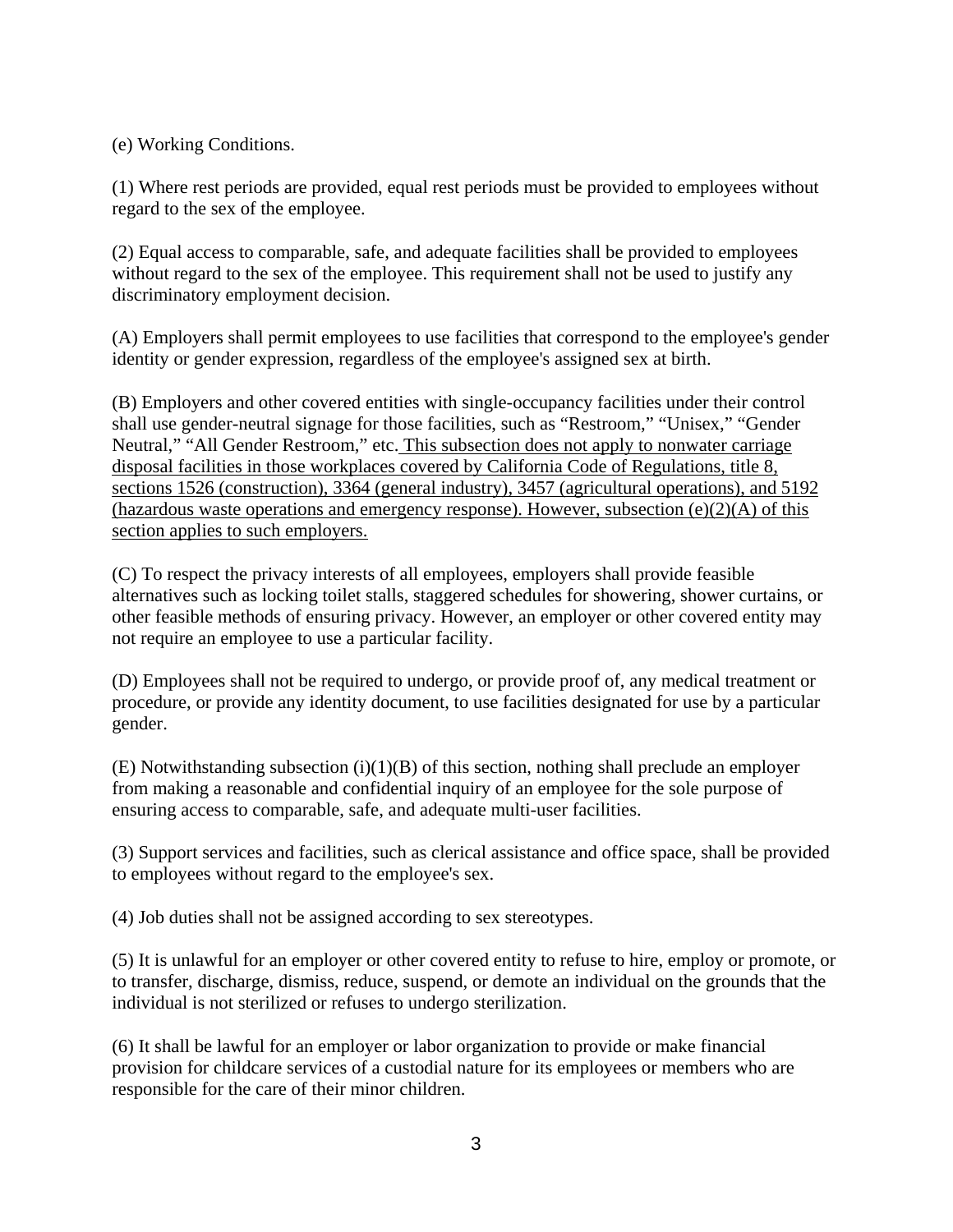(f) Sexual Harassment. Sexual harassment is unlawful as defined in section 11019(b), and includes verbal, physical, and visual harassment, as well as unwanted sexual advances. An employer may be liable for sexual harassment even when the harassing conduct was not motivated by sexual desire. A person alleging sexual harassment is not required to sustain a loss of tangible job benefits in order to establish harassment. Sexually harassing conduct may be either "quid pro quo" or "hostile work environment" sexual harassment:

(1) "Quid pro quo" (Latin for "this for that") sexual harassment is characterized by explicit or implicit conditioning of a job or promotion on an applicant or employee's submission to sexual advances or other conduct based on sex.

(2) Hostile work environment sexual harassment occurs when unwelcome comments or conduct based on sex unreasonably interfere with an employee's work performance or create an intimidating, hostile, or offensive work environment.

(A) The harassment must be severe or pervasive such that it alters the conditions of the victim's employment and creates an abusive working environment. A single, unwelcomed act of harassment may be sufficiently severe so as to create an unlawful hostile work environment. To be unlawful, the harassment must be both subjectively and objectively offensive.

(B) An employer or other covered entity may be liable for sexual harassment even though the offensive conduct has not been directed at the person alleging sexual harassment, regardless of the sex, gender, gender identity, gender expression, or sexual orientation of the perpetrator.

(C) An employer or other covered entity may be liable for sexual harassment committed by a supervisor, coworker, or third party.

1. An employer or other covered entity is strictly liable for the harassing conduct of its agents or supervisors, regardless of whether the employer or other covered entity knew or should have known of the harassment.

2. An employer or other covered entity is liable for harassment of an employee, applicant, or independent contractor, perpetrated by an employee other than an agent or supervisor, if the entity or its agents or supervisors knows or should have known of the harassment and fails to take immediate and appropriate corrective action.

3. An employer or other covered entity is liable for the sexually harassing conduct of nonemployees towards its own employees where the employer, or its agents or supervisors, knows or should have known of the conduct and fails to take immediate and appropriate corrective action.

4. An employee who harasses a co-employee is personally liable for the harassment, regardless of whether the employer knew or should have known of the conduct and/or failed to take appropriate corrective action.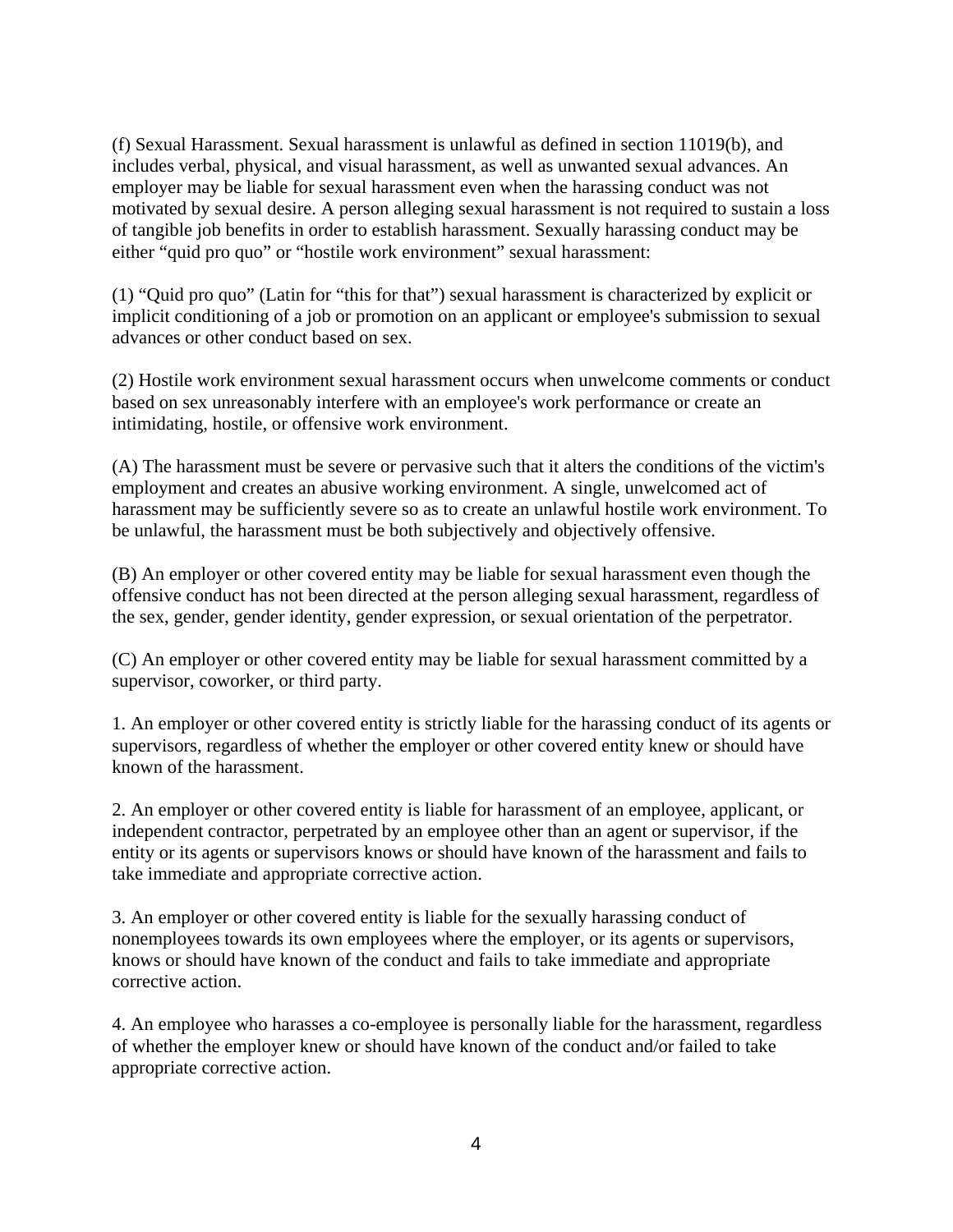(g) Physical Appearance, Grooming, and Dress Standards. It is unlawful to impose upon an applicant or employee any physical appearance, grooming or dress standard which is inconsistent with an individual's gender identity or gender expression, unless the employer can establish business necessity (section 11010).

(h) Recording of Gender and Name. As provided in sections  $11016(b)(1)$  and  $11032(b)(2)$  of these regulations, inquiries that directly or indirectly identify an individual on the basis of sex, including gender, gender identity, or gender expression, are unlawful unless the employer establishes a permissible defense (section 11010). For recordkeeping purposes in accordance with section 11013(b), an employer may request an applicant to provide this information solely on a voluntary basis.

(1) An applicant's designation on an application form of a gender that is inconsistent with the applicant's assigned sex at birth or presumed gender may be considered fraudulent or a misrepresentation for the purpose of an adverse employment action based on the applicant's designation only if the employer establishes a permissible defense (section 11010).

(2) An employer shall not discriminate against an applicant based on the applicant's failure to designate male or female on an application form.

(3) If an employee requests to be identified with a preferred gender, name, and/or pronoun, including gender-neutral pronouns, an employer or other covered entity who fails to abide by the employee's stated preference may be liable under the Act, except as noted in subsection (4) below.

(4) An employer is permitted to use an employee's gender or legal name as indicated in a government-issued identification document only if it is necessary to meet a legally-mandated obligation, but otherwise must identify the employee in accordance with the employee's gender identity and preferred name.

(i) Additional Rights.

(1) It is unlawful for employers and other covered entities to inquire about or require documentation or proof of an individual's sex, gender, gender identity, or gender expression as a condition of employment:

(A) Nothing in this subsection shall preclude an employer from asserting a BFOQ defense, as defined above.

(B) Nothing in this subsection shall preclude an employer and employee from communicating about the employee's sex, gender, gender identity, or gender expression when the employee initiates communication with the employer regarding the employee's working conditions.

(2) It is unlawful to deny employment to an individual based wholly or in part on the individual's sex, gender, gender identity, or gender expression.